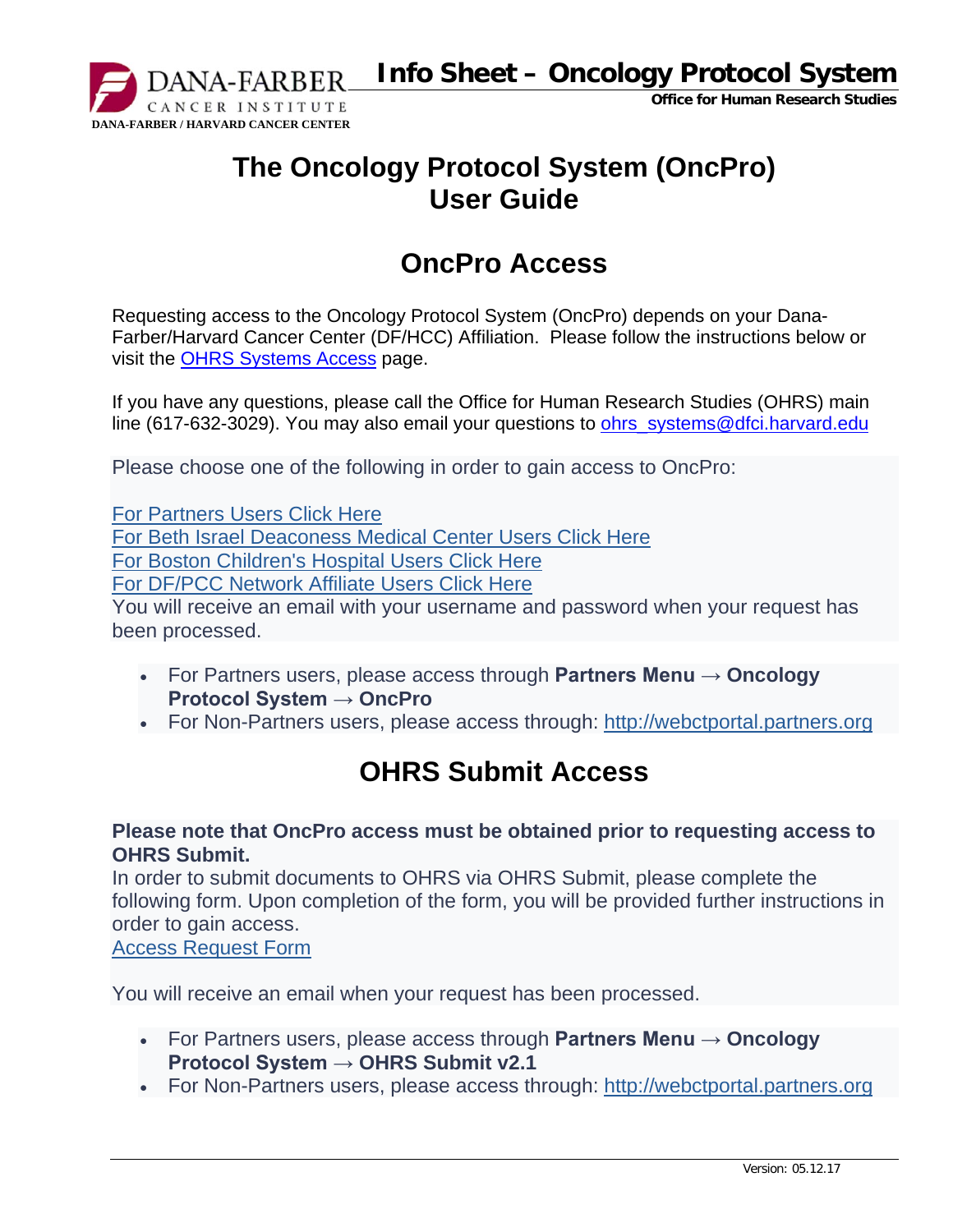### **Clinical Trials Management System Portal Home**

The Clinical Trials Portal can be accessed through your Partners applications menu by clicking through Start > Partners Applications > Oncology Protocol System. Please note that the page which opens up (shown below) is not the Oncology Protocol System (OncPro), but rather a portal page which houses links to many applications and websites.

| Log in Portal Previous Page                 |                   |                               |        |
|---------------------------------------------|-------------------|-------------------------------|--------|
| DANA-FARBER/HARVARD<br><b>CANCER CENTER</b> |                   | <b>Clinical Trials Portal</b> |        |
|                                             | <b>Contact Us</b> | Help                          | Logout |

Notice: Links to QACT, CTEO and CRU are now accessible through Clinical Research Support

| Network Affiliates Web Site                         |
|-----------------------------------------------------|
| All Site Admin                                      |
| OncPro                                              |
| OncPro Admin                                        |
| <b>OHRS</b> Submit                                  |
| <b>OHRS</b> Submit Administration                   |
| Chemo Order Set Tracker                             |
| PORTAL Administration                               |
| Clinical Trials Billing Tables                      |
| Office for Human Research Studies (OHRS)            |
| Clinical Research Support (QACT, CTEO, DF/HCC SOPs) |
| Clinical Investigator Toolkit                       |
| Non-Research Regimens                               |
| <b>Transplant Core FORMS</b>                        |

At the CTMS home page, you can access most of the OHRS external applications including OncPro and OHRS Submit. Other main websites are also available: OHRS, CTRIO and ODQ. *(Please Note: You will only see areas to which you have access. The list above does not represent access granted to the typical OncPro user.)*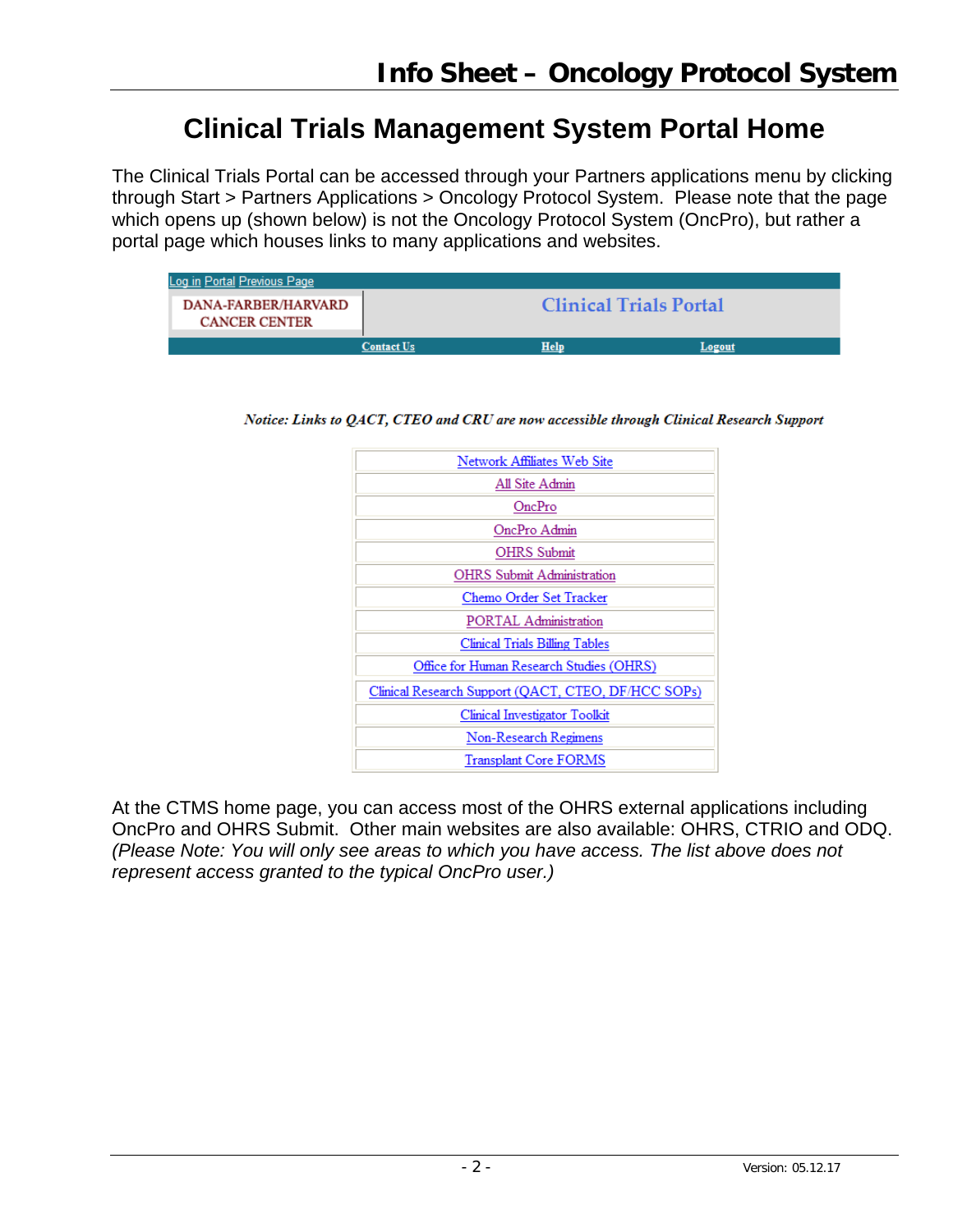### **OncPro Home**

| Log in Portal Previous Page                 |      |                   |                                 |        |
|---------------------------------------------|------|-------------------|---------------------------------|--------|
| DANA-FARBER/HARVARD<br><b>CANCER CENTER</b> |      |                   | <b>Oncology Protocol System</b> |        |
|                                             | Home | <b>Contact Us</b> | Help                            | Logout |

The protocol is the confidential and proprietary information of the Sponsor. It cannot be released to any individual or party outside of DF/HCC without permission of the Sponsor. Within DF/HCC, the protocol may be shared only with those DF/HCC personnel involved in the study or who otherwise have a need to access it for purposes of the study. It may not be used for other research projects. Any breach of confidentiality is considered a serious Non-Compliance and must be reported to the **DFCI IRB** 

**Guidelines For Emergency Uses Priority List Protocol Index Protocol Lookup Priority List Report** 



Clicking on OncPro will bring you to the OncPro homepage. This homepage lists the various ways you can access clinical trials:

**Priority List** – lists protocols first by participant population and then by disease grouping

**Protocol Index** – lists protocols by the year they were submitted to OHRS.

**Protocol Lookup** – allows users to search either by the protocol number or by the Overall Principal Investigator

**Priority List Report** – allows users to print off a section of the priority list to show where a protocol should be placed when submitting a new study.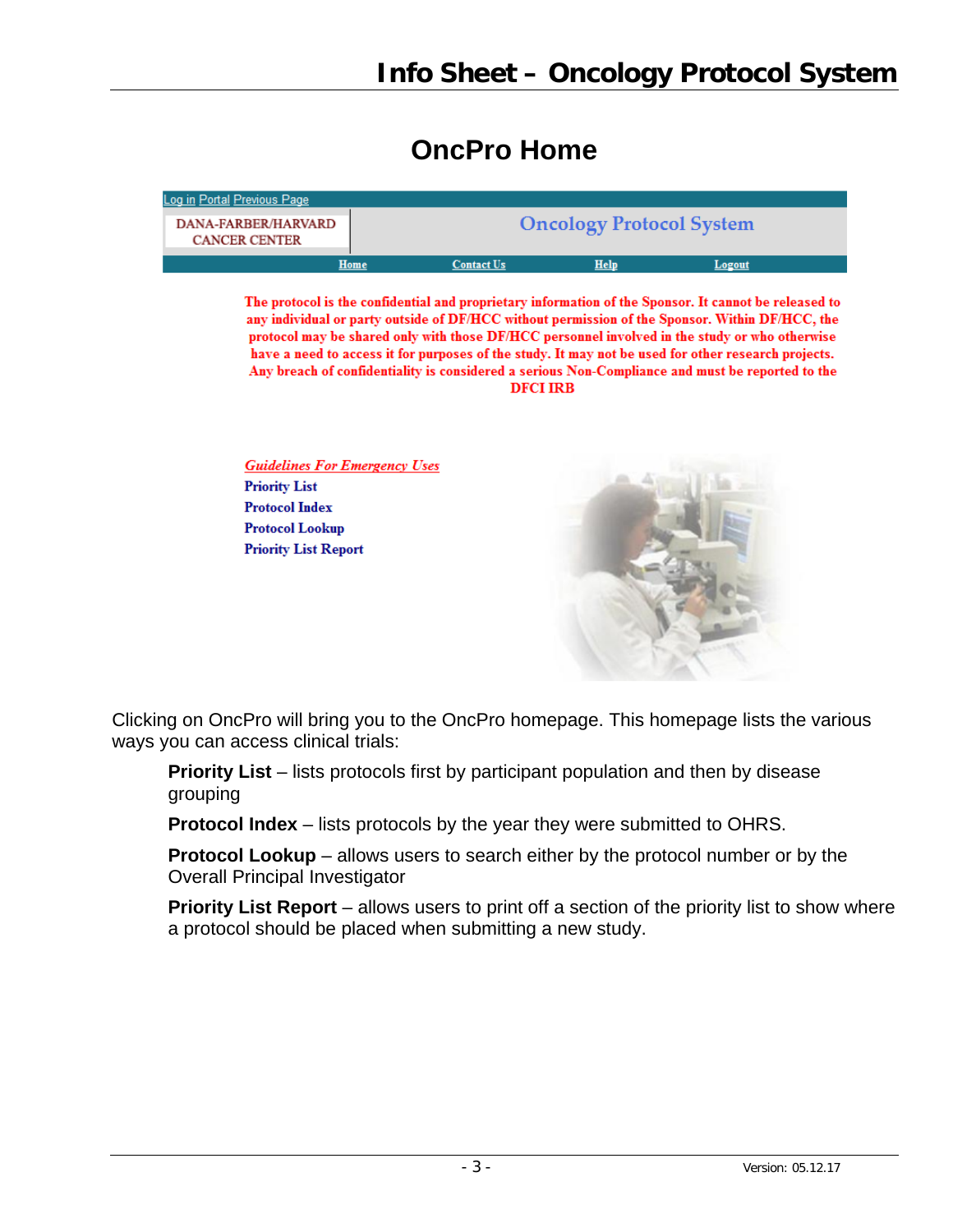

# **OncPro – Priority List**

The priority list structure was established by the various disease program leaders and built on a 4-tier structure. A protocol can be listed in more than one place on the priority list. The protocols are not just prioritized by disease group, sub-category and modality, but also by the protocols listed in each section.

To expand each section, the user must click on the "plus" sign next to the word on the left navigation. Above, you will see that the user has clicked on the "plus" sign next to "Adult", making the list expand to show all adult disease groups.

On the right frame, you will notice a protocol is highlighted. 04-164 is the protocol number. Next to that is a truncated overall status of the protocol which pulls from the OHRS database. Next to the overall status are the protocol short title and the last name of the overall principal investigator. These are also pulled from the OHRS database.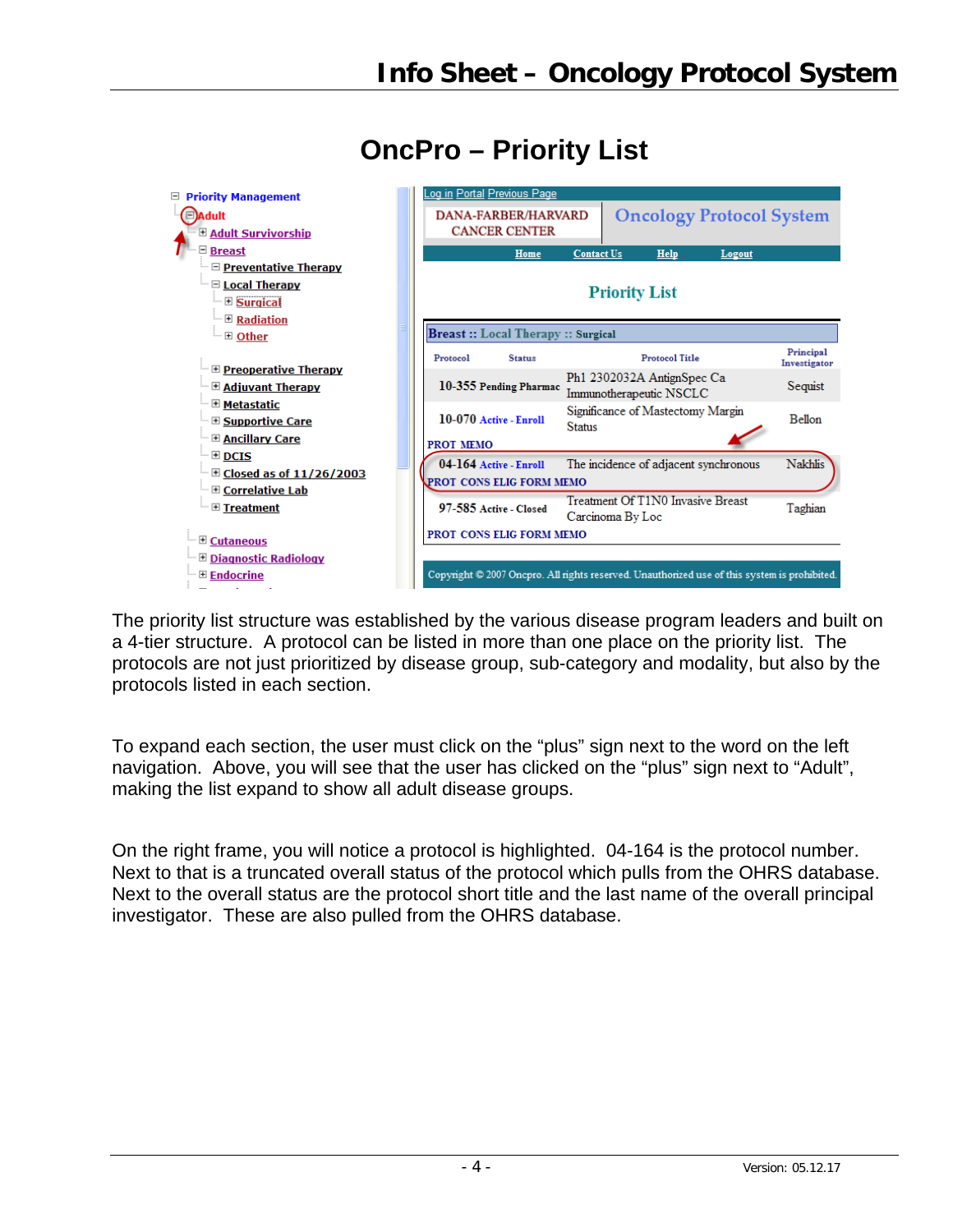| Current User: Leslie.<br>Darek                                                             |                                                 | Log in Portal Previous Page<br><b>Oncology Protocol System</b><br><b>DANA-FARBER/HARVARD</b><br><b>CANCER CENTER</b> |                                                    |                       |        |                           |  |
|--------------------------------------------------------------------------------------------|-------------------------------------------------|----------------------------------------------------------------------------------------------------------------------|----------------------------------------------------|-----------------------|--------|---------------------------|--|
| <b>E</b> Oncology Protocol<br><b>System</b>                                                |                                                 | Home                                                                                                                 | <b>Contact Us</b>                                  | Help                  | Logout |                           |  |
| $\blacksquare$ Lookup By<br>Protocol Number<br>Enter Protocol:                             |                                                 | <b>Protocol Index</b>                                                                                                |                                                    |                       |        |                           |  |
|                                                                                            | <b>Protocol ID</b>                              | <b>Status</b>                                                                                                        |                                                    | <b>Protocol Title</b> |        | Principal<br>Investigator |  |
| Search                                                                                     | 11-802 Active - Enroll                          |                                                                                                                      | Prochymal for refractory GVHD                      |                       |        | Antin                     |  |
| $\Box$ Lookup by Year                                                                      | <b>PROT CONS MEMO</b>                           |                                                                                                                      |                                                    |                       |        |                           |  |
| $\blacksquare$ $\blacksquare$ $\blacksquare$ $\blacksquare$ $\blacksquare$<br>2011<br>2010 | 11-800 Active (1 AM Pe<br><b>PROT CONS MEMO</b> |                                                                                                                      | Compassionate use of BS1-201 with Temoz in GBM     |                       |        | Batchelor                 |  |
| $-2009$                                                                                    | 11-004 Submitted                                |                                                                                                                      | Clinical Outcomes following Radiation Treatment fo |                       |        | Lee                       |  |

# **OncPro – Protocol Index**

The protocol index is categorized first between Adult and Pediatric as you can see on the left navigation. If you only have access to see adult protocols, you will not see Pediatric as an option and vice-versa. This is also true with the Priority List.

The protocols are then separated by year. The first two digits of the DFCI protocol number are the year the protocol was submitted to the OHRS for activation, not necessarily when a protocol was activated. If a protocol was submitted toward the end of 2010, it might not have been activated until 2011, though it would still carry a "10-" at the beginning of its number.

The protocols are then listed in order by overall status and then numerically.

Circled on the left navigation, you will also see that users can search by the 5-digit DFCI protocol number. Users can type in the protocol number with or without the dash (e.g. 11-004 or 11004).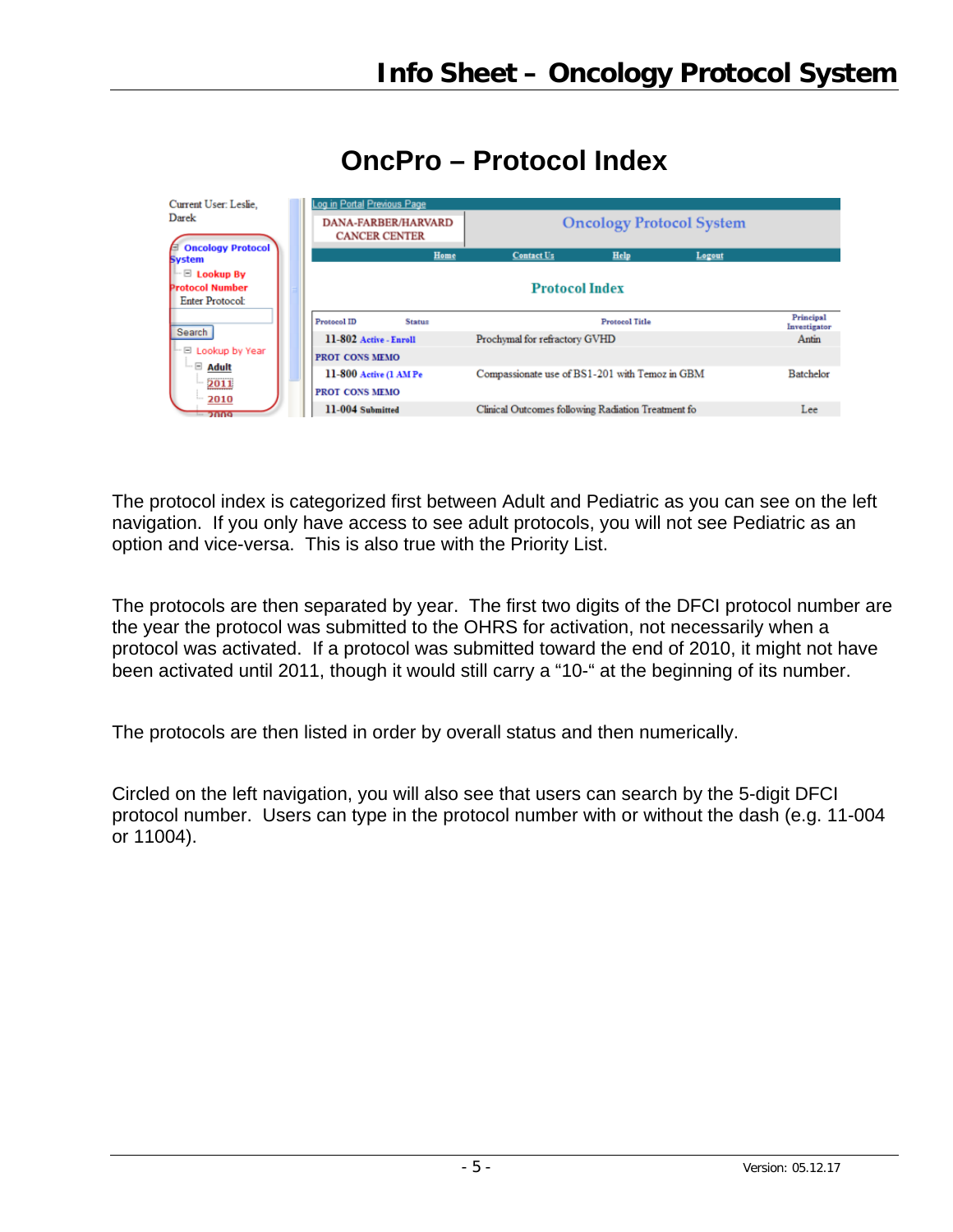**OncPro – Protocol Lookup**

| Log in Portal Previous Page                        |                                 |                                                                            |                                |                                  |  |  |  |  |  |
|----------------------------------------------------|---------------------------------|----------------------------------------------------------------------------|--------------------------------|----------------------------------|--|--|--|--|--|
| <b>DANA-FARBER/HARVARD</b><br><b>CANCER CENTER</b> | <b>Oncology Protocol System</b> |                                                                            |                                |                                  |  |  |  |  |  |
|                                                    | Home                            | <b>Contact Us</b>                                                          | Help                           | Logout                           |  |  |  |  |  |
|                                                    |                                 |                                                                            | <b>Protocol Lookup</b>         |                                  |  |  |  |  |  |
|                                                    |                                 |                                                                            | <b>ALERT:</b>                  |                                  |  |  |  |  |  |
|                                                    |                                 | <b>ALL PROTOCOLS MUST BE VIEWED</b><br><b>AT 100% OR GREATER TO ENSURE</b> |                                |                                  |  |  |  |  |  |
|                                                    |                                 |                                                                            | <b>ACCURATE INFORMATION IS</b> |                                  |  |  |  |  |  |
|                                                    |                                 |                                                                            | <b>DISPLAYED.</b>              |                                  |  |  |  |  |  |
|                                                    |                                 | <b>FOR FURTHER HELP CLICK HERE</b>                                         |                                |                                  |  |  |  |  |  |
|                                                    |                                 |                                                                            |                                |                                  |  |  |  |  |  |
|                                                    |                                 | <b>Lookup By PI Name</b>                                                   |                                | <b>Lookup By Protocol Number</b> |  |  |  |  |  |
| Partial Name Lookup:                               |                                 |                                                                            |                                | Protocol Number:                 |  |  |  |  |  |
| Name List                                          | PI Name                         |                                                                            |                                |                                  |  |  |  |  |  |
|                                                    |                                 |                                                                            | Submit                         |                                  |  |  |  |  |  |
|                                                    |                                 |                                                                            |                                |                                  |  |  |  |  |  |

The protocol lookup feature allows you to go directly to a protocol if you know the 5-digit DFCI protocol number. You can enter this number on the right either with or without the dash (e.g. 11-004 or 11004).

The Principal Investigator (PI) Name field only searches by the Overall PI and not the Site PI. You will notice that the drop down box will change as you start typing in the last name of the PI (last name first, first name last). Alternatively, you can click on the drop-down arrow on the Name List field and scroll to the PI you are looking for.

After finding the PI you are searching for, or if you type in the specific protocol number, you then click "submit".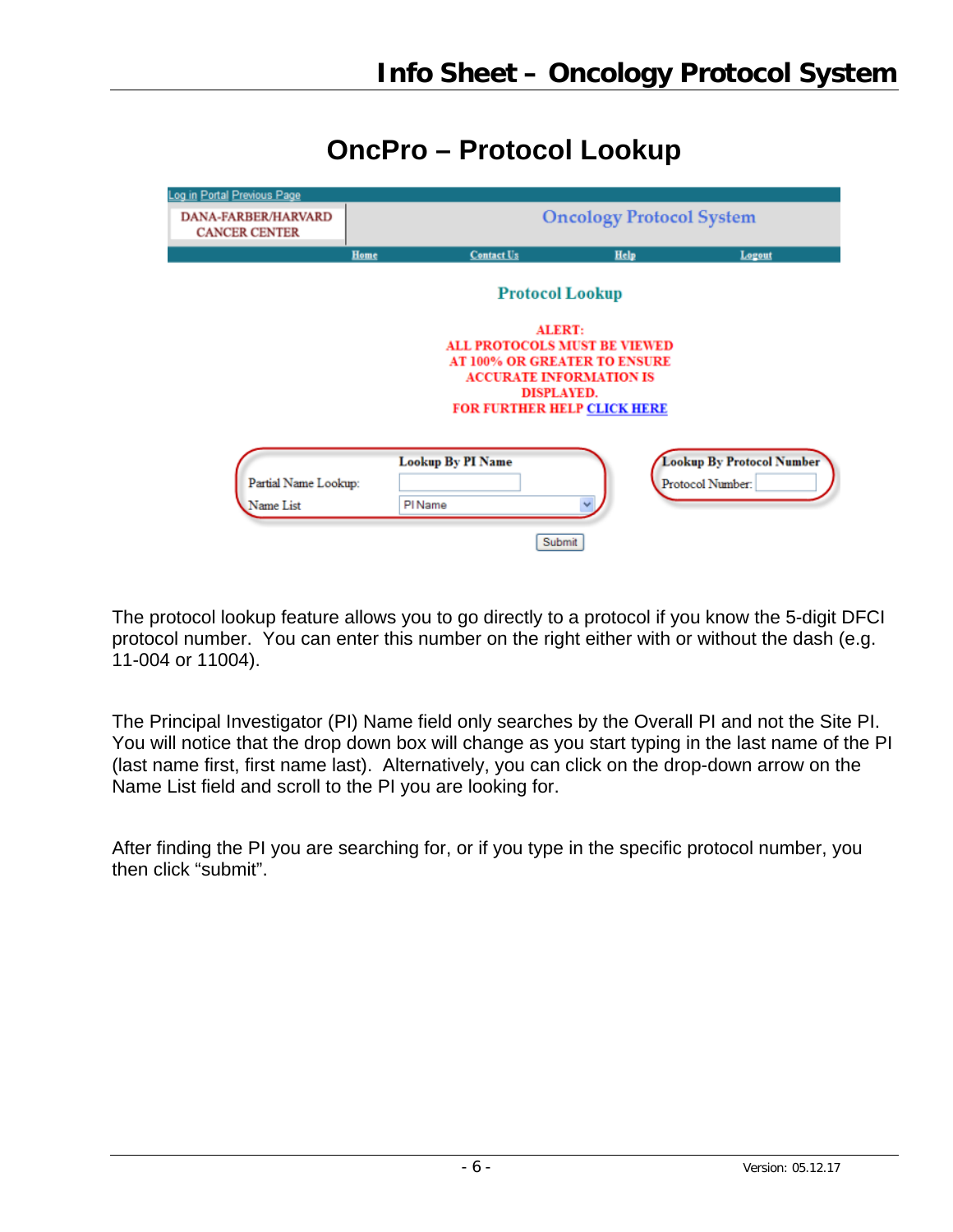### **OncPro – Documents** Protocol ID **Status Principal Investigator Active - Closed** 03-330 IBCSG 24-02: SOFT-SUPPRESSION **Burstein Enrollment Active Staff** Dose Levels/Arms **Sites Priority PROT CONSI ELIG ORDRI MEMO**

Below the protocol title are links to the clinical trial documents. PROT links to the protocol document. CONS links to the consent form. ELIG links to the eligibility checklist. FORM links to the case report forms. ORDR links to the Doctors Order Sheets. MEMO links to the approval memo which marks when the next continuing review is due. Please note that if there is an "I" at the end of the link, it means that clicking the link will bring you to an "Index" of multiple documents. For instance, the "ORDRI" brings you to the Doctors Orders Index:

|            | Doctors Orders Index |  |
|------------|----------------------|--|
| Arm A      |                      |  |
| Arm B      |                      |  |
| $A$ rm $C$ |                      |  |

And clicking the "CONSI" brings you to the Consent Form Index:

| <b>Consent Index</b>                  |
|---------------------------------------|
| Main Consent Form                     |
| Optional Pharmacogenetic Consent Form |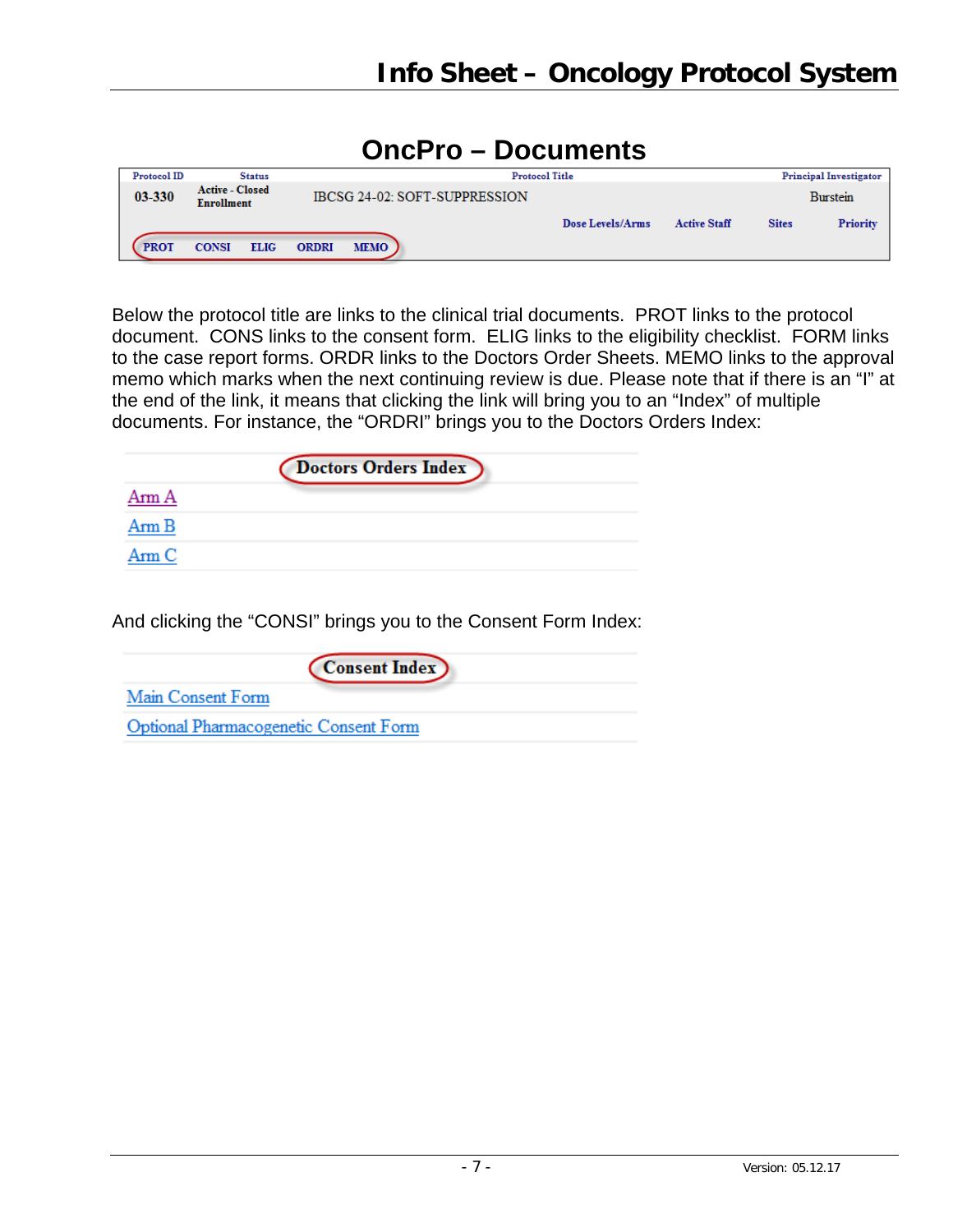## **OncPro – Protocol Index**

As of 04.10.2017, the indexing feature has been upgraded to allow for indexing of the various documents associated with the Protocol, such as the Front Sheet, Drug Diaries, and any other accompanying documents that do not exist within the body of the Protocol. This allows for quicker navigation and increases overall ease-of-use. The newly indexed Protocols will be delineated by the link "PROTI". Please see the screenshot below:



Please note that the status page will also exist as a separate document within the Consent Form Index:

|                                       | <b>Consent Index</b> |
|---------------------------------------|----------------------|
| Status Page                           |                      |
| Main Consent Form                     |                      |
| Optional Pharmacogenetic Consent Form |                      |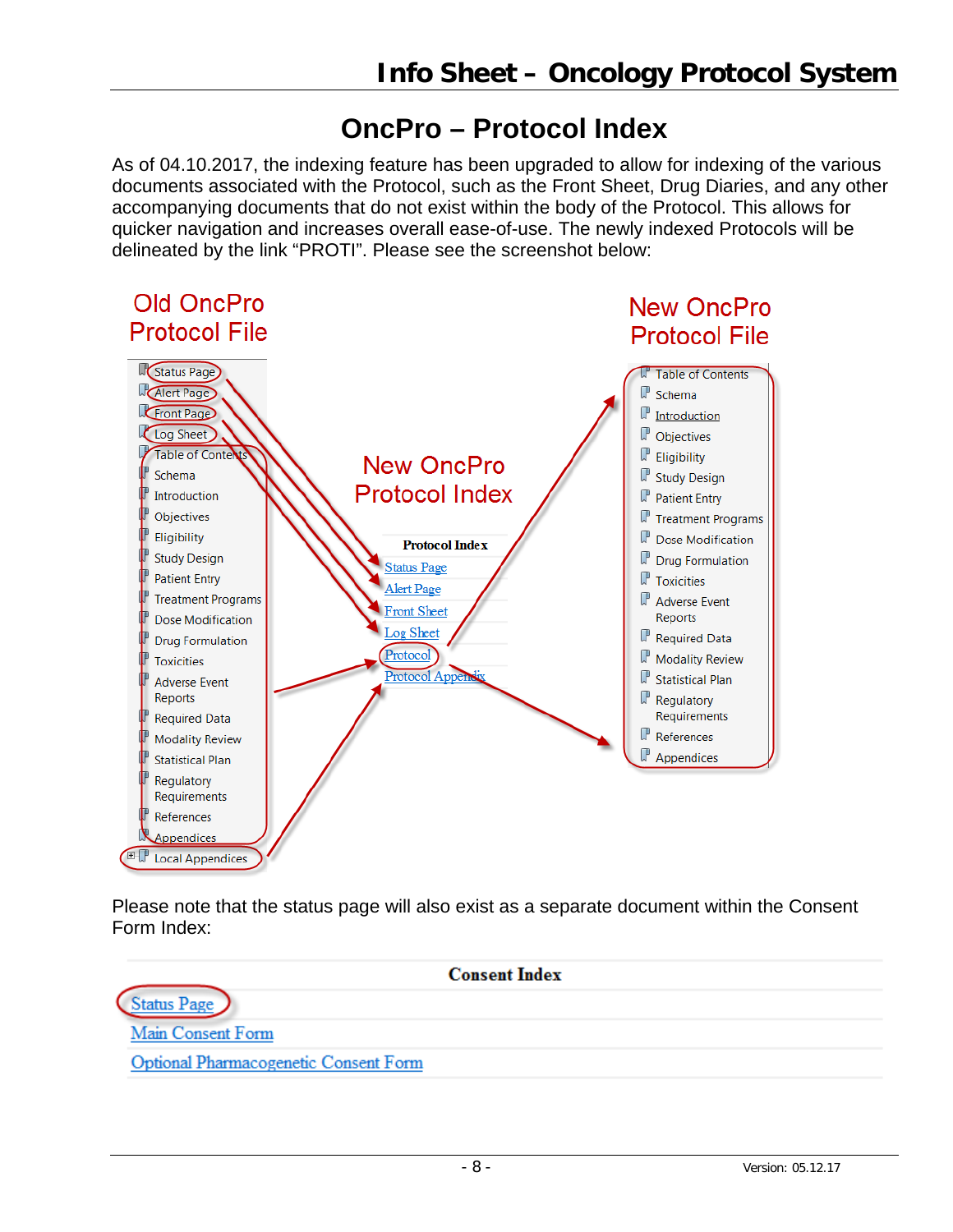## **OncPro – Priority List Report**

| Log in Portal Previous Page                                                                                                                                                                             |             |                                         |   |        |                                                                                                                                                  |         |                   |
|---------------------------------------------------------------------------------------------------------------------------------------------------------------------------------------------------------|-------------|-----------------------------------------|---|--------|--------------------------------------------------------------------------------------------------------------------------------------------------|---------|-------------------|
| <b>DANA-FARBER/HARVARD</b><br><b>CANCER CENTER</b>                                                                                                                                                      |             | <b>Priority List Report</b>             |   |        |                                                                                                                                                  |         |                   |
|                                                                                                                                                                                                         |             | Home                                    |   |        | <b>Contact Us</b><br>Logout                                                                                                                      |         |                   |
| Select population: ⊙ Adult ○ Pediatric<br>Select disease group: Breast<br>v<br>Print<br><b>Create Excel Report</b><br>Submit<br>Date: 2/7/2011 9:58:34 AM<br>Population: Adult<br>Disease group: Breast |             |                                         |   |        |                                                                                                                                                  |         |                   |
| Category                                                                                                                                                                                                | Subcategory | <b>Modality Priority Protocol Title</b> |   |        |                                                                                                                                                  | PI      | <b>IRB</b> Status |
| Preventative Therapy                                                                                                                                                                                    |             |                                         | 1 | 10-458 | Tissue Repository for Individuals at High Risk of Cancer;<br><b>ACT</b> for Others                                                               | Garber  | Pending SRC, IR   |
| Preventative Therapy                                                                                                                                                                                    |             |                                         | 2 | 10-451 | Correlation of Tissue Oxygen Saturation with<br>Mastectomy Skin Flap Necrosis, Infection, and Implant<br>Loss in Immediate Breast Reconstruction | Colwell | Pending SRC, IR   |
| Preventative Therany                                                                                                                                                                                    |             |                                         | ٩ |        | Statins and Breast Cancer Biomarkers/Evaluation of<br>06-216 Reeast Density and Senim Biomarkers in Response to                                  | Garber  | Active - Enroll   |

The priority list report allows users to find the disease group for which they need to place a new protocol. Every new protocol must have a priority list submission. Users can search both for adult and pediatric disease listings and then find the disease for which their protocol belongs.

If your protocol does not fit into any of the disease groups listed in the drop-down, you can request that a new disease group heading be established. This can be done within the new project application form in the priority list section.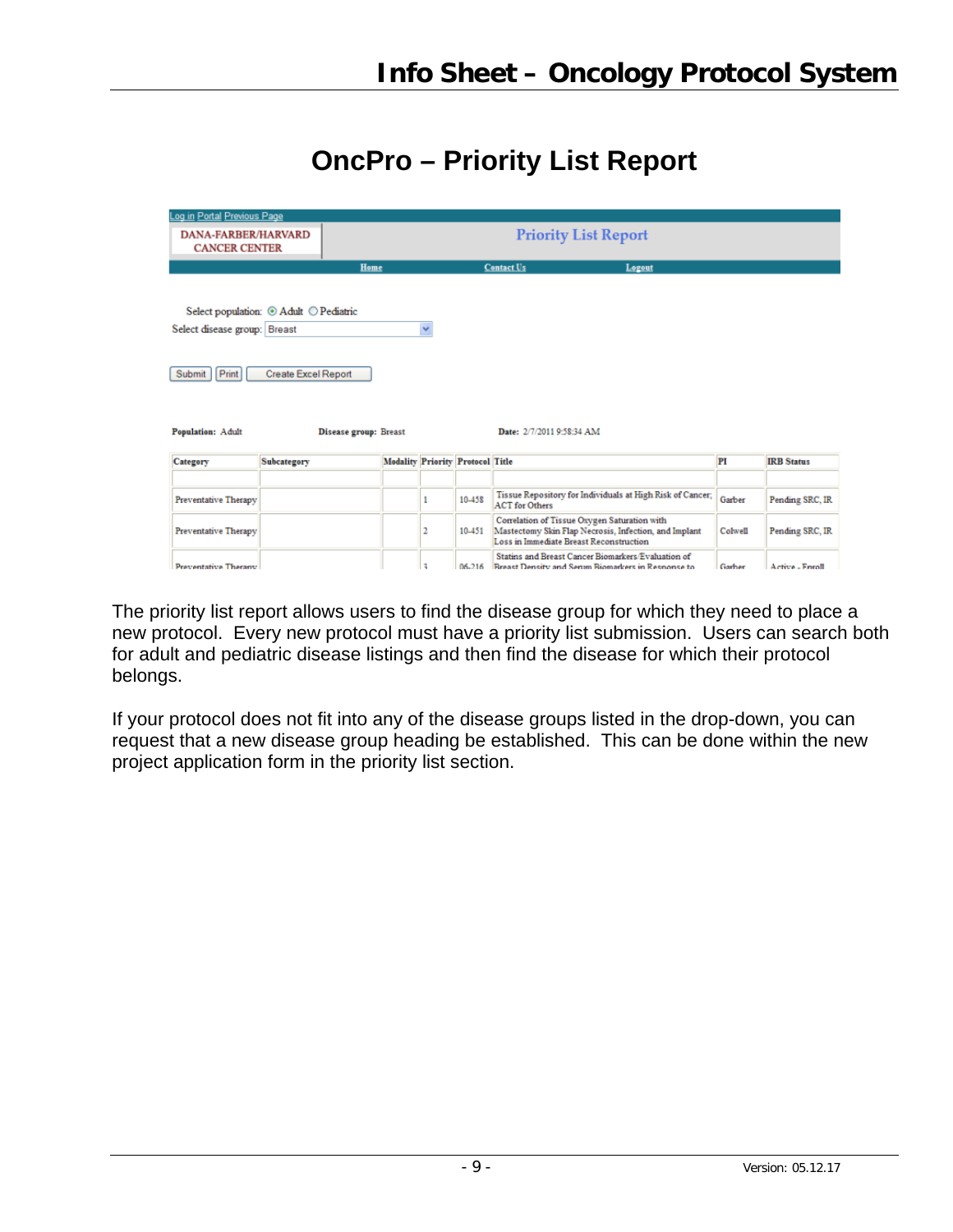

### **OncPro – Protocol View**

When you click on the PROT link in OncPro, the protocol will be downloaded to your computer as a pdf document to be opened with either Adobe Reader or Adobe Acrobat. The bookmarks on the left are provided to bring you directly to that place within the protocol. For studies posted prior-to 04.10.2017, the first page of the protocol will be the front sheet unless there is an Alert page (as shown), or a Status Page (e.g. On Hold or Closure page). The page directly after the front sheet is the Log Sheet which has a list of all submissions affecting the protocol and consent form logged after a protocol has been activated.

For studies posted after 04.10.17, the "Protocol" document will only contain bookmarks associated with the protocol itself (table of contents, synopsis, intro, etc.), as all accompanying documents (front sheet, alert page, log sheet, etc.) will exist as separate documents. Please note that if the Protocol document contains sponsor-created bookmarks, OHRS will default to their use.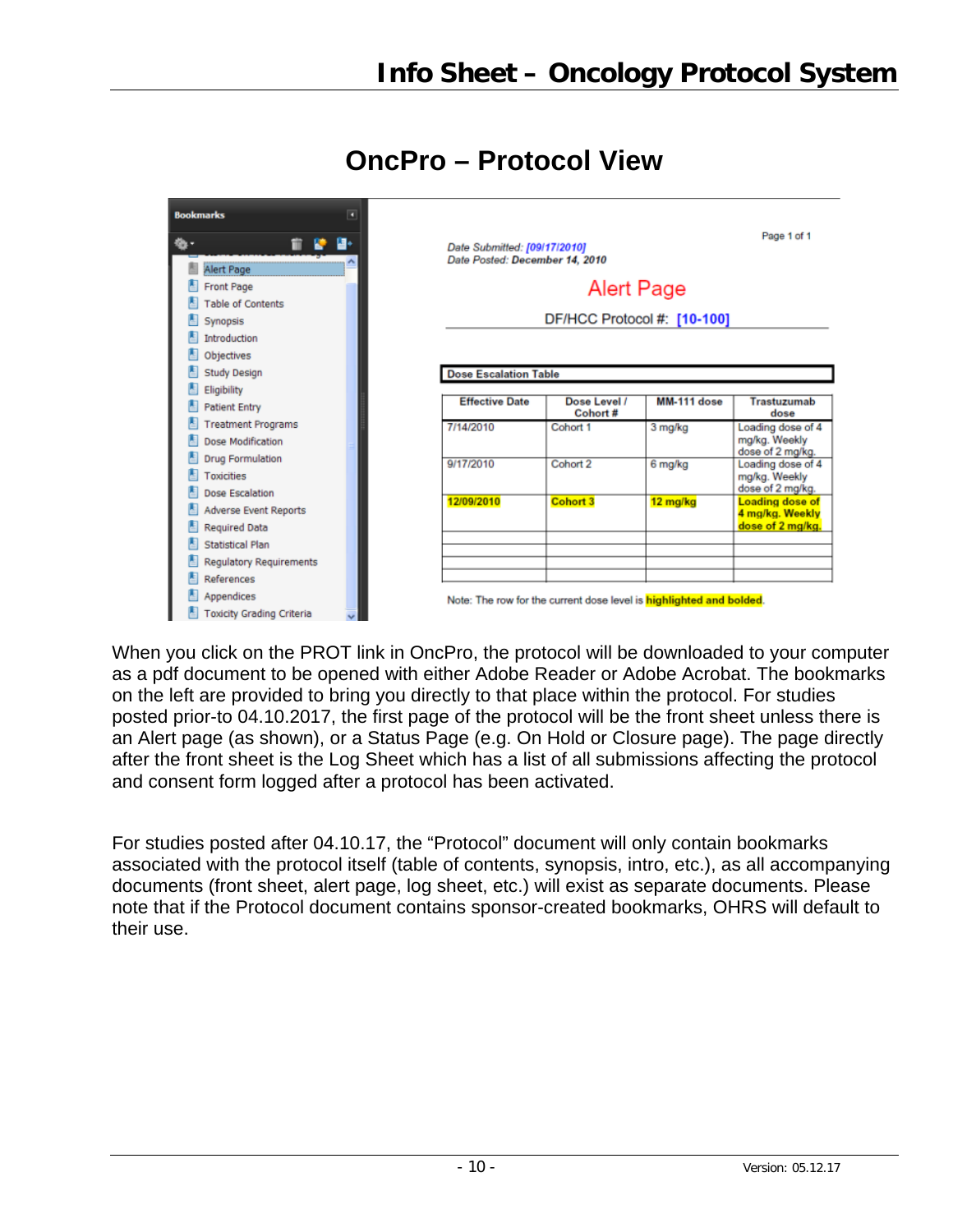### **OncPro – Consent Form**

### 5/8/2017 9:32 am

**Research Consent Form** for Biomedical Research Dana-Farber/ Harvard Cancer Center BIDMC/BCH/BWH/DFCI/MGH/Partners Network Affiliates



OHRS 04.22.16a

**Protocol Title:** An Open Label, Phase II Trial of Continuous Low-Irradiance Photodynamic Therapy (CLIPT) Using Verteporfin (Visudyne®) for the Treatment of Cutaneous Metastases of Breast Cancer

**DF/HCC Principal Research Doctor / Institution:** 

Steven Jay Isakoff, MD, PhD/Massachusetts General Hospital

DF/HCC Site-Responsible Research Doctor / Institution:

Beth Overmoyer, MD/Dana Farber Cancer Institute

We have implemented a time/date stamp in the upper left hand corner of the consent form. This date will change dynamically to reflect the exact date and time the consent form was opened by the user to ensure that the subject is signing the most recent consent form. This time and date will reflect the time and date of the computer that the document is opened on.

At the top right hand corner of the consent form are fields which the study staff can type in and have populated on every page of the consent form automatically.

For further information regarding the consent forms, please see the Information Sheet [Use of](http://www.dfhcc.harvard.edu/crs-resources/OHRS_Documents/02_-_Investigator_Resources/IS_-_Operations_-_Use_of_Informed_Consent_Documents_Posted_to_OncPro.pdf)  [Informed Consent Documents Posted to OncPro](http://www.dfhcc.harvard.edu/crs-resources/OHRS_Documents/02_-_Investigator_Resources/IS_-_Operations_-_Use_of_Informed_Consent_Documents_Posted_to_OncPro.pdf)